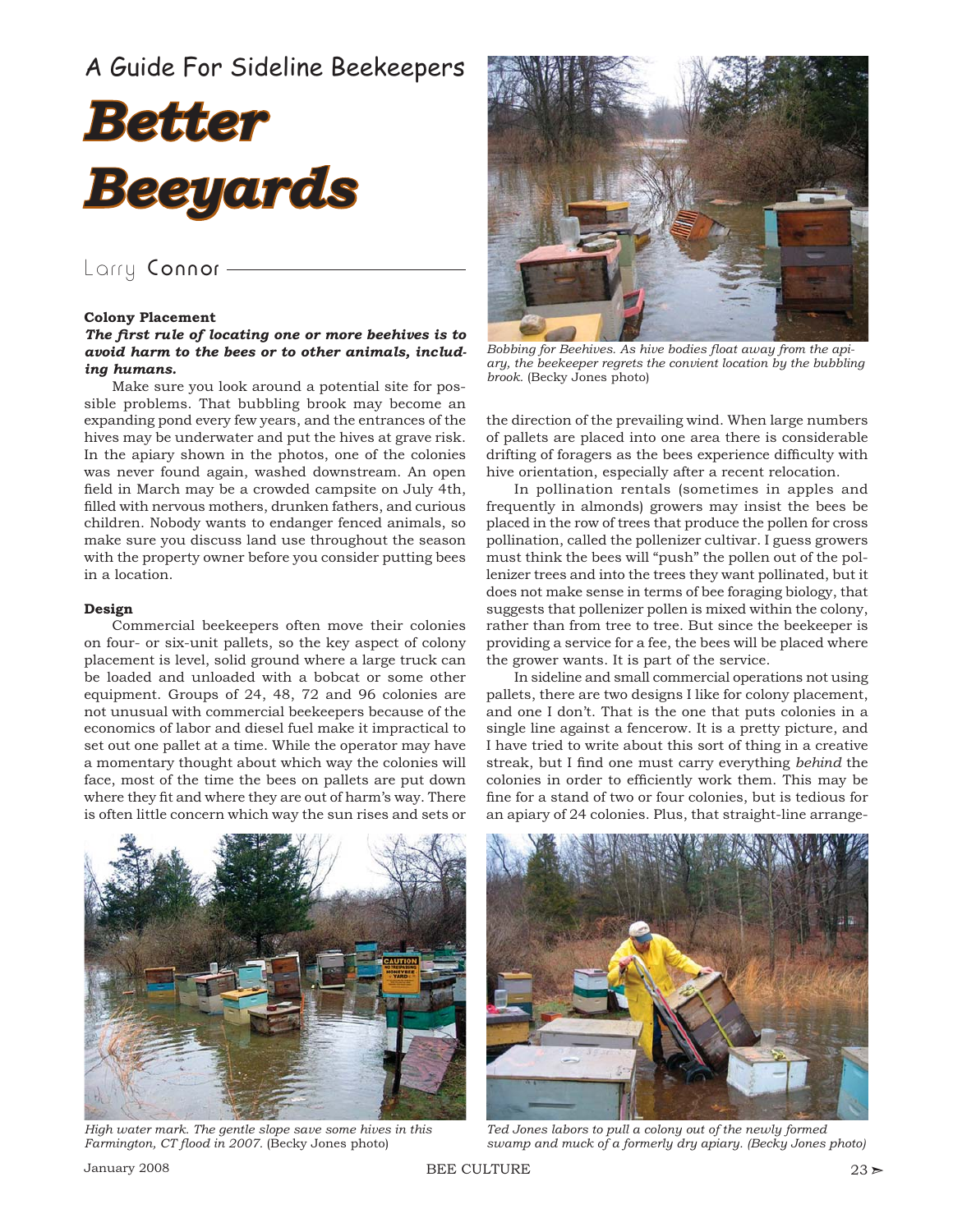

*Lush weed growth around colonies restricts forager fl ight. It might eventually require the beekeeper to keep looking for the colonies after frost.*

ment is prone to drifting, resulting in beekeepers wanting to select the end colonies that produced the most honey as their breeders the next season. Some beekeepers just don't seem to get it, do they?

The first design that I like uses two parallel rows, (perhaps one facing East and one facing West, but not necessarily), that permits you to drive the car or truck between the two rows. The entrances face outward. When there are a large number of colonies (more than eight), I strongly suggest you separate the groups some distance so the colonies are not evenly spaced. A simple 2 x 6 or 2 x 8 foot hive stand will put three or four hives on one hive stand, and foragers orient pretty well in this arrangement. If you place the hive stands a few dozen feet apart from each other you will have to move the vehicle to each cluster of hives, but that works well when doing intensive bee work like making splits, honey removal and requeening. You may further minimize drifting by directing flight away from each other. The somewhat straight arrangement makes it easier to mow or spray for grass/weed growth.

The second arrangement is a modification of the first, but where you back the vehicle into the apiary and the colonies are in a upside-down U or an open circle (a dozen colonies each facing out toward a different number on the clock-face). This works well when you have a compact area or are against a hill or grade you do not want to climb. Drifting is rarely a problem in this arrangement. For weed growth, many beekeepers rely on the herbicide Roundup® or some other weed control agent to keep the hive entrances clear and permit free flight of the foragers. Nothing is as frustrating as an apiary with weeds up to the hive top and foragers required to *walk* down weeds or grass the last 18 inches before reaching the entrance of the hive.

Other weed control ideas: My brother Mike over-wintered colonies with top insulation made of hay or straw in an empty super placed over a screen. The organic material collected hive moisture and in the early spring the mass was placed at the entrance of the hive to prevent weed growth until midsummer. Other beekeepers cut lengths of discarded carpet into strips and place them in front of the hives. Depending on the thickness of the carpet, this keeps the weeds down for a few years. Others have used roofing paper, construction materials and landscape cloth. Of course a scythe or corn knife will work when used by the well-veiled beekeeper. . . Over 100 years ago A.I. Root lectured beekeepers about the importance of

a well-trimmed apiary, making the claim it reduced the amount of nectar the colony would produce during the season.

### *The second rule should be about nectar production. For small operators this is rarely the case.*

Our dwindling number of commercial beekeepers in the United States profess that the most important part of colony management is *location-location-location*. The closeness of a nectar source is paramount to their ability to move bees to a crop and produce a large amount of honey. This is especially true after their spring pollination contracts are filled, and they find it is critical for their seasonal management to get the colonies into an area where they will have abundant nectar to replenish supplies of food and rebuild the colony that has dwindled due to poor forage during pollination in crops like blueberries and cranberries, and later in the Summer on melons, cucumbers, and pumpkin/squash.

### *The second rule also requires that every good beekeeper must be a good botanist.*

Too few beekeepers know where their bees are going to get the nectar crop they are gathering. In order to place colonies into an area for nectar production, you better have a very good idea what is going to bloom in that area during the next few weeks and months. Part of this may be done by inspecting the fields and roadsides in a radius of a one to two miles around the potential apiary. If the location has nothing but field corn you probably will have a poor nectar crop. Unless setting bees in an area of known nectar-rich monoculture (like a section of alfalfa) I seek areas of diverse floral biology and varied ecological classifications. Look for Spring buildup plants like alder, willow, elm, dandelion, mustards and maple. Look for the nectar-producing tree species like cherry, plum, apple, black locust, tulip popular and basswood. In the Summer months seek hayfields and pastures filled with clovers and spotted knapweed. As the Summer continues, look for abandoned fields with milkweed and a wide range of wildflowers. Look in the wet areas for purple loosestrife. In late summer look for goldenrod and aster. Specialty crops like sunflower, oilseed rape (canola), peppermint and other plants should be on your search list.

These examples are typical for the north central and northeastern part of the United States. In other parts of the country you need to learn your local nectar sources from the bee club or your beekeeper mentor. Where you